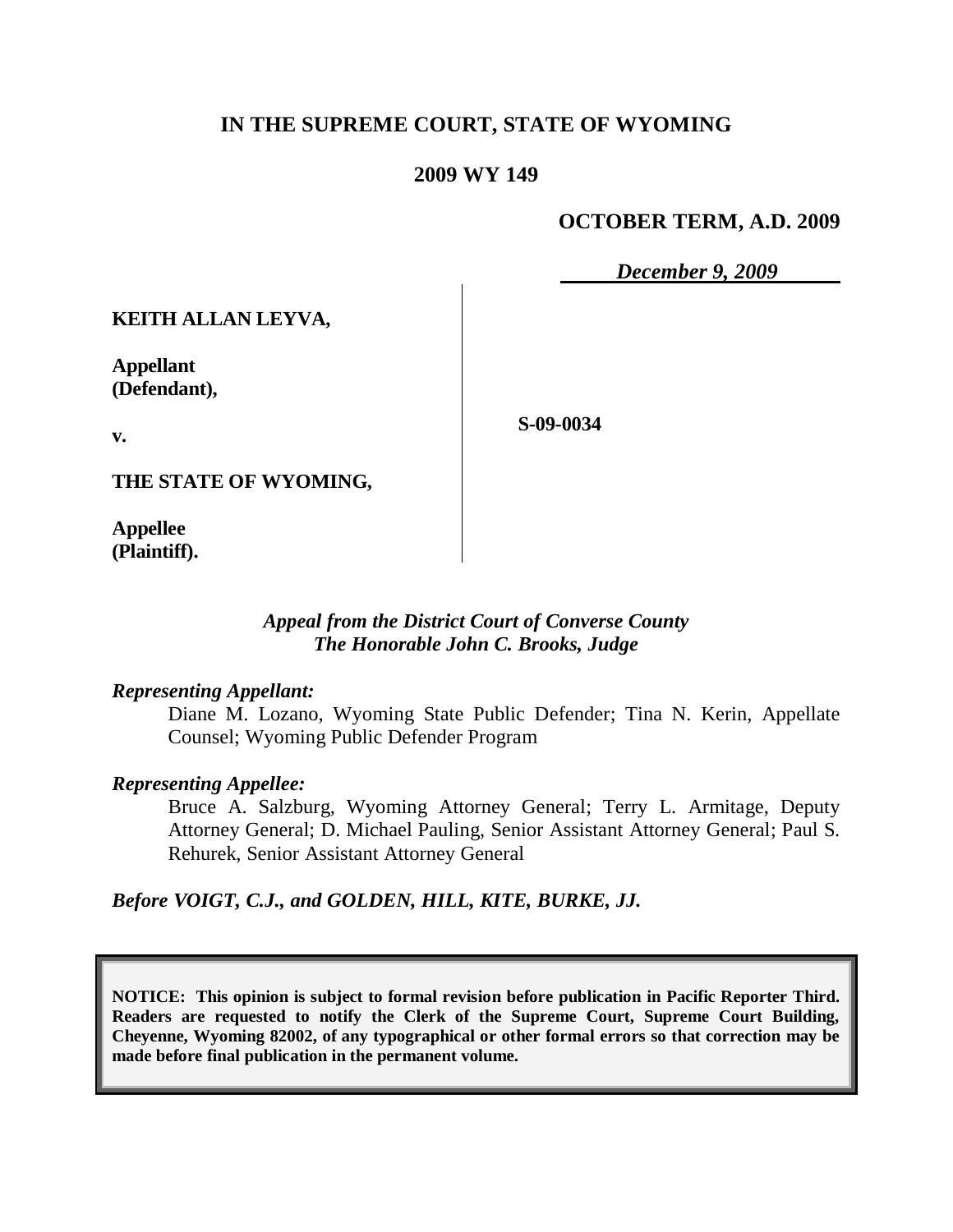**GOLDEN**, Justice.

[¶1] Appellant Keith Allan Leyva entered a conditional plea of no contest to one count of possessing methamphetamine with intent to deliver, reserving the right to appeal the district court's denial of his motion to suppress. Leyva maintains the evidence should have been suppressed because no reasonable suspicion existed to detain him for a dog sniff of his vehicle following the conclusion of a traffic stop. We disagree and affirm the district court's suppression ruling.

## **ISSUE**

[¶2] Leyva presents this single issue for our review:

Did the trial court err in denying Appellant's motion to suppress evidence obtained from the detention of Appellant and search of Appellant's car?

# **FACTS**

[¶3] Shortly after midnight on April 20, 2008, Trooper Joel Eldred of the Wyoming Highway Patrol was traveling north on I-25 in Converse County when he noticed a vehicle approaching him from behind at a high rate of speed. Using his rear radar unit, the trooper clocked the oncoming vehicle traveling at 100 miles per hour in a 75 mileper-hour speed zone. Trooper Eldred decreased his speed to about 45 miles per hour. When the vehicle got within 200 feet, it reduced its speed and followed behind the trooper for a couple of miles and then slowly passed the patrol car. Trooper Eldred activated his lights and stopped the vehicle.

[¶4] Trooper Eldred contacted Leyva, the driver of the car, and his passenger. The trooper informed Leyva of the reason for the stop and obtained Leyva's driver's license, registration, and proof of insurance. When the trooper asked where they were traveling from, both said they were coming from a funeral in Greeley, Colorado, and that they were heading to Casper. Trooper Eldred looked inside the car, but did not see anything that indicated funeral attendance. As he conversed with the couple, Trooper Eldred noticed a heavy odor of air freshener emanating from inside the car. The trooper also noticed that Leyva appeared fairly nervous and when asked a question, Leyva looked at the passenger who would then answer the question. A few minutes into the traffic stop, Trooper Sheldon Poage arrived on the scene.

[¶5] Trooper Eldred had Leyva accompany him to his patrol car for the purpose of issuing a traffic citation, and Trooper Poage made contact with the passenger. While in the patrol car, considerable confusion arose concerning where Leyva lived. Leyva indicated Casper was "home," but his driver's license listed a Gillette address. Initially,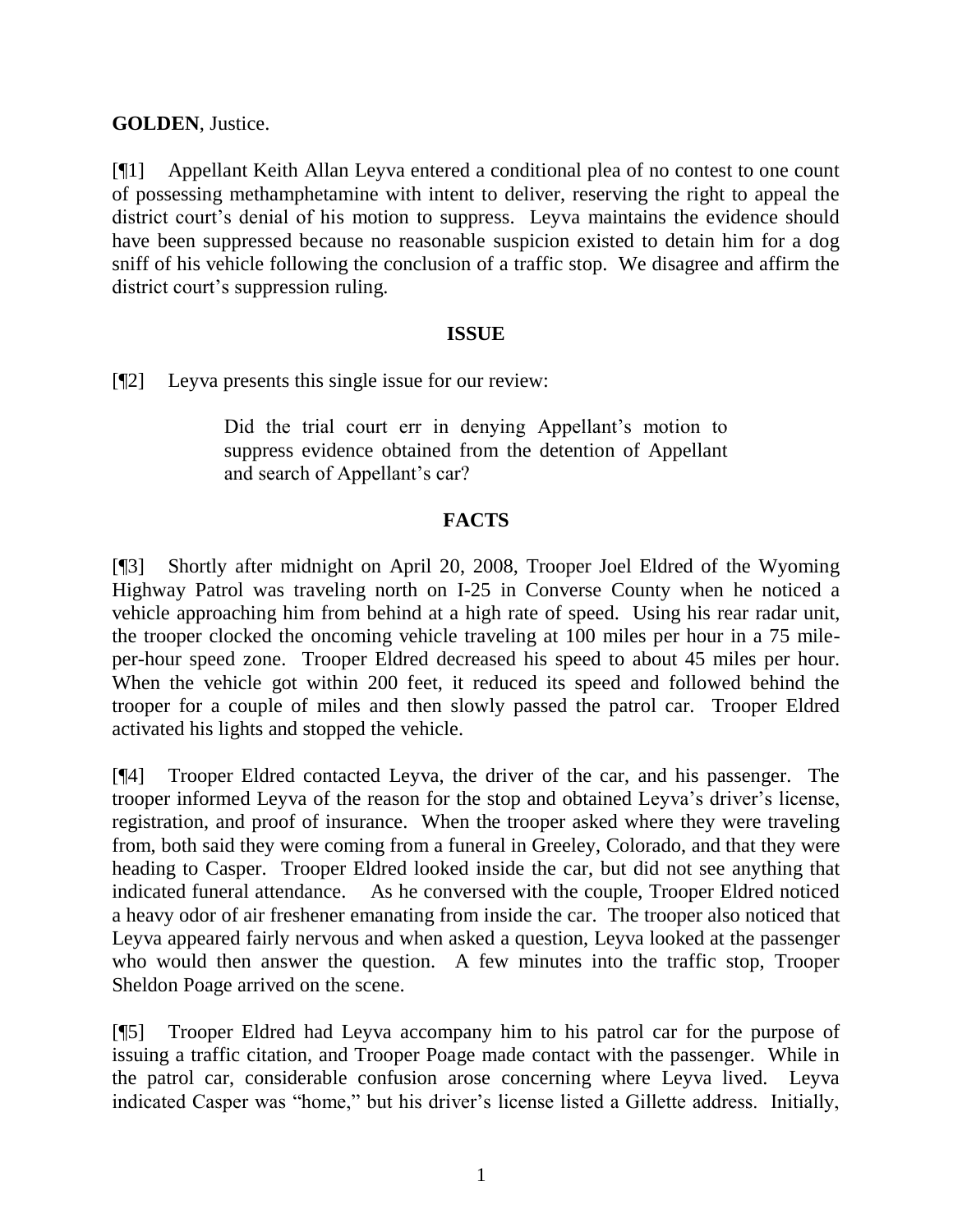Leyva said he was living in a Casper motel, but later stated he moved out of the motel. When asked about the funeral, Leyva stated it was his uncle's funeral, but could not provide the uncle's name. Leyva also said that he and the passenger left Casper the day before to attend the funeral. Leyva indicated that the passenger was his girlfriend, and that they had been dating for a period of time. Upon questioning, the passenger also was unable to provide the uncle's name. Additionally, she claimed, contrary to Leyva's statements, that they left Casper early that morning for the uncle's funeral, the couple recently started dating, and Leyva had been residing at a friend's trailer.

[¶6] Trooper Eldred briefly discussed the inconsistencies and the situation with Trooper Poage. The trooper then returned Leyva's driver's license and other documents, issued him a citation for speeding, and told him he was free to leave. As Leyva walked back to his car, Trooper Eldred requested permission to ask him some additional questions. Leyva agreed. After asking a few questions, the trooper inquired about the presence of drugs, cash, or guns in the car. Leyva denied having such items. Trooper Eldred then requested permission to search the car, which Leyva denied. At that point, the trooper advised Leyva he was going to be detained for a drug dog.

[¶7] Trooper Eldred permitted Leyva to sit in his vehicle pending the arrival of the canine unit from Douglas. After waiting approximately 23 minutes, Leyva pulled away from the side of the road and sped off down the highway, with the troopers in pursuit. A few seconds later, the troopers noticed an object being thrown from the passenger window. Trooper Poage stopped to retrieve the object, which turned out to be a bag containing methamphetamine, and resumed the pursuit. After a 3- to 4-mile chase, Leyva pulled over and stopped. The troopers immediately placed Leyva and his passenger under arrest. Following the arrests, Trooper Poage conducted an inventory of the car's contents, which revealed additional methamphetamine and drug distribution paraphernalia. A further search of the car was conducted the next day pursuant to a search warrant.

[¶8] Based on the items found in the bag and car, the State charged Leyva with one count of felony possession of methamphetamine and one count of possession of methamphetamine with intent to deliver as proscribed by Wyo. Stat. Ann. § 35-7-  $1031(a)(i)$  and  $(c)(ii)$  (LexisNexis 2009). The State later charged Leyva with attempting to elude a police officer under Wyo. Stat. Ann. § 31-5-225(a) (LexisNexis 2009), a misdemeanor. Leyva filed a motion to suppress the methamphetamine and other drugrelated evidence, claiming the evidence was the product of an unlawful search and seizure under both the United States and Wyoming Constitutions. Following a hearing in which the district court heard the testimony of Trooper Eldred and viewed a video of the traffic stop and associated events, the district court denied the suppression motion, concluding, among other things, that reasonable suspicion existed justifying Leyva's further detention. Thereafter, pursuant to a plea agreement, Leyva entered a conditional plea of no contest to the possession with intent to deliver charge, and the State dismissed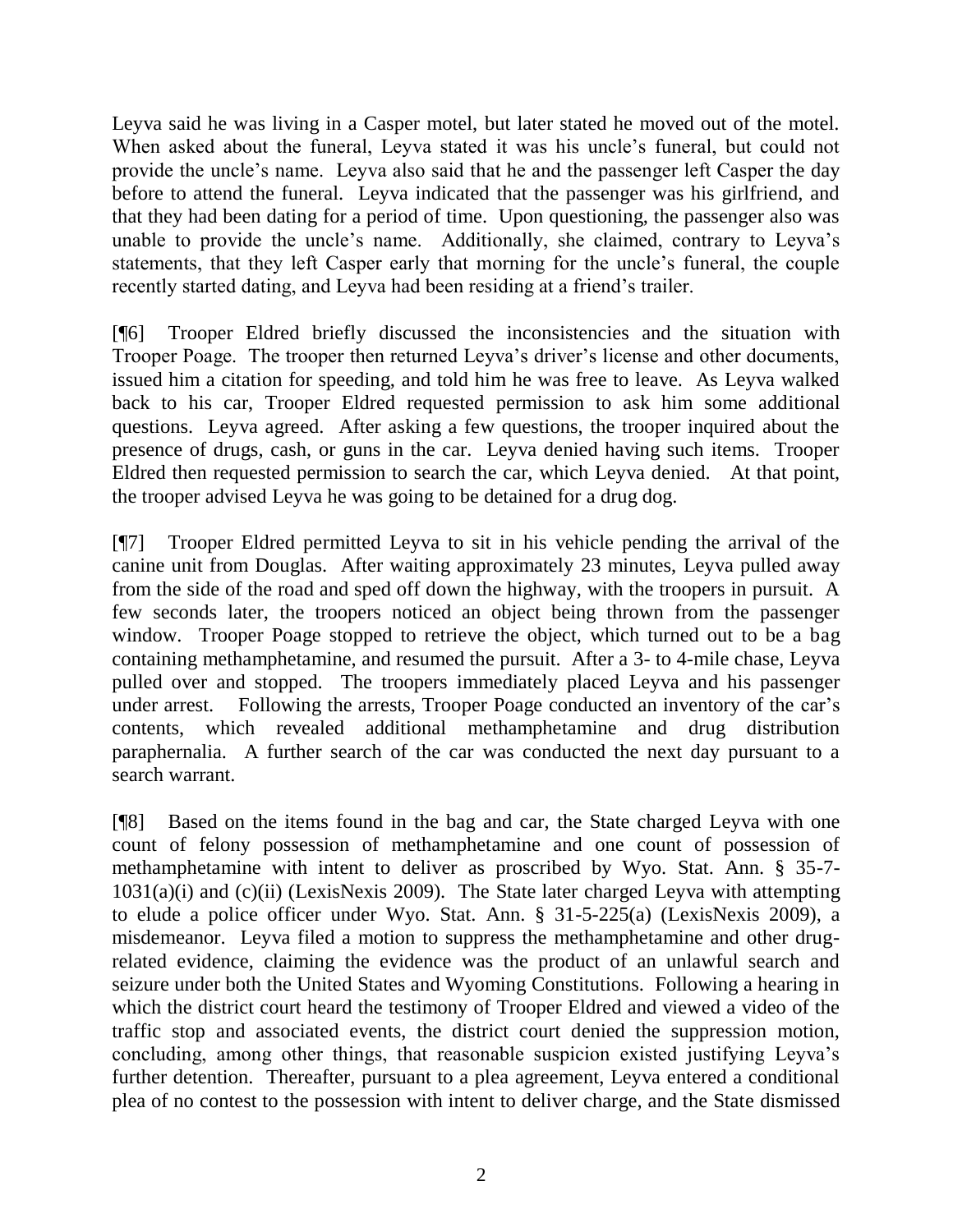the other charges. In accordance with the plea agreement, the district court imposed a prison sentence of five to seven years. This appeal followed.

### **STANDARD OF REVIEW**

[¶9] The standard employed for reviewing a challenge to a suppression ruling is well established:

> When reviewing a district court's decision on a motion to suppress evidence, we defer to the court's findings on factual issues unless they are clearly erroneous. *Campbell v. State*, 2004 WY 106, ¶ 9, 97 P.3d 781, 784 (Wyo. 2004). We view the evidence in the light most favorable to the district court's decision because it is in the best position to assess the witnesses' credibility, weigh the evidence and make the necessary inferences, deductions and conclusions. *Id*. The constitutionality of a particular search or seizure, however, is a question of law that we review de novo. *Id*.

*Kunselman v. State*, 2008 WY 85, ¶ 9, 188 P.3d 567, 569 (Wyo. 2008) (quoting *Hembree v. State*, 2006 WY 127, ¶ 7, 143 P.3d 905, 907 (Wyo. 2006)); *see also Feeney v. State*, 2009 WY 67, ¶ 9, 208 P.3d 50, 53 (Wyo. 2009); *Seymour v. State*, 2008 WY 61, ¶ 17, 185 P.3d 671, 676 (Wyo. 2008).

## **DISCUSSION**

[¶10] Leyva assails the district court for denying his motion to suppress the drug evidence. Leyva does not contest the initial stop or his subsequent consent to additional questioning. Rather Leyva's complaint focuses solely on the district court's conclusion that Trooper Eldred had reasonable suspicion of criminal activity to detain him for a drug sniff after the traffic stop had concluded.

[¶11] Initially, we note that Leyva's challenge to the district court's suppression ruling is premised on both Article 1, § 4 of the Wyoming Constitution and the Fourth Amendment to the United States Constitution. However, the state constitutional argument presented by Leyva does not constitute a "precise, analytically sound approach" required for this Court to undertake an independent state constitutional analysis. *See Feeney*, ¶ 11, 208 P.3d at 53; *Vassar v. State*, 2004 WY 125, ¶ 14, 99 P.3d 987, 993 (Wyo. 2004); *Morgan v. State*, 2004 WY 95, ¶ 20, 95 P.3d 802, 808 (Wyo. 2004). Essentially, Leyva's argument is disjointed and consists of little more than a recitation and summary of passages from *Vasquez v. State*, 990 P.2d 476 (Wyo. 1999), and *O'Boyle v. State*, 2005 WY 83, 117 P.3d 401 (Wyo. 2005), and an assertion, unsupported by any cogent